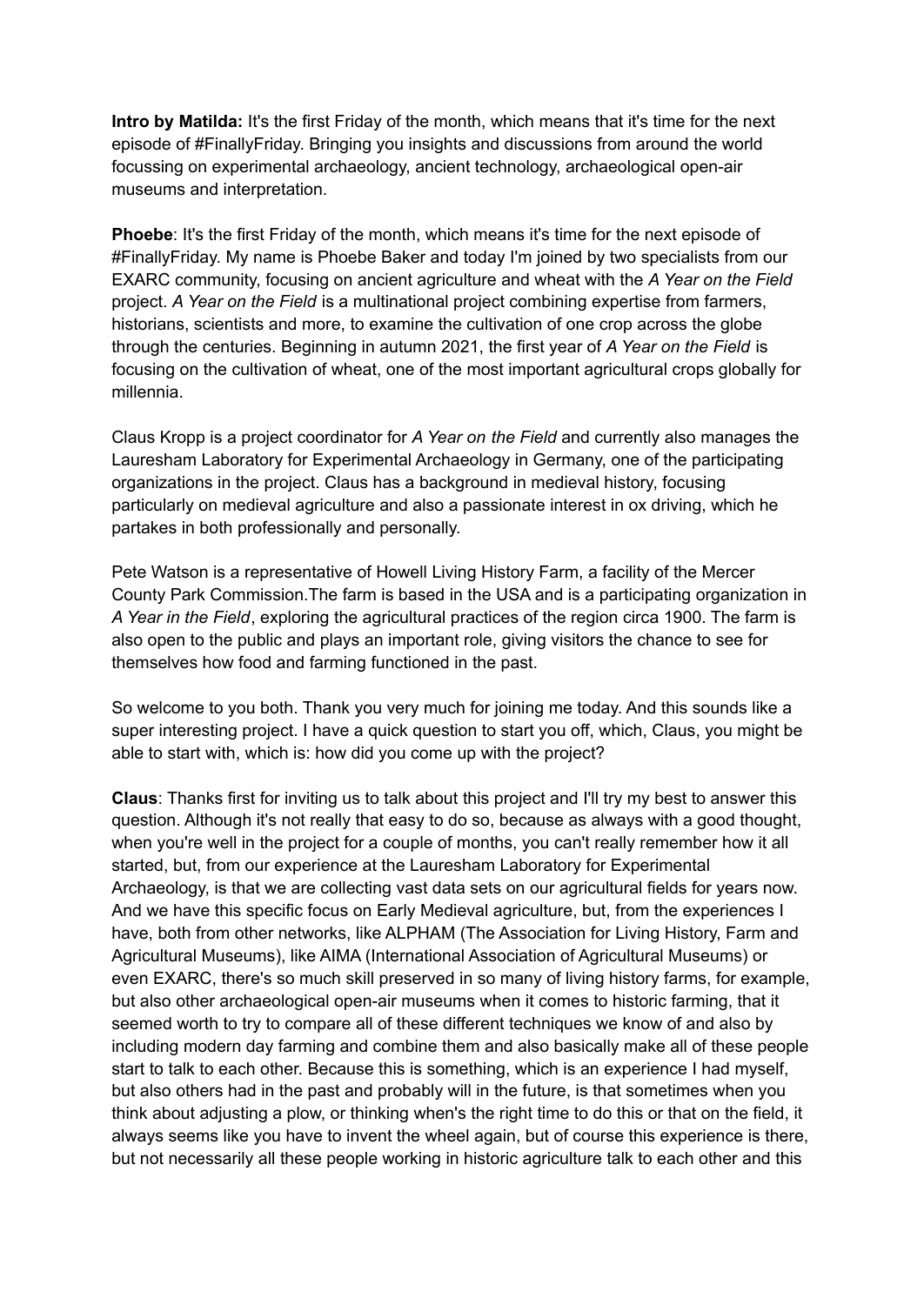seemed like a great opportunity to start a global cooperation project. So maybe this is the core of the idea of why we started it.

**Pete**: Well, Claus, you know, as one of the participants, I just have to say thank you for conceiving this. It can be a lonely occupation when you're farming. You're sometimes out in the field and if you're lucky, you may have a nice yoke of oxen or horses that you can converse with. But very often you're there with your thoughts, your skills and the environment in which you're producing food. And one of the great rewards is when you're able to speak with other farmers and share your stories of success, of failure, techniques, just the comparisons of the different methods, seeds, time periods during which progress was made with technology that enables us to feed populations with healthier food, is fascinating. And it's certainly the kind of food for thought that every farmer loves. So, thank you Claus for coming up with this. I hope it is not at the expense of your field work and thank you EXARC and Phoebe for including me in this wonderful podcast. Glad to be here.

**Claus**: One other thing I would want to add in that respect is that when we had a World Congress on Draft Animals in 2021, we realized that to many, well, actual 21st century horse cart farms, but also organic farmers and others in the field of agriculture, they did not really see any sense in looking back in history in order to explore technologies that can be still worth to follow up on in the 21st century. So it was really interesting to see, in this group of several hundred people, being together in that conference, that they saw that looking at historic farming is also a value for modern day farming. And this is maybe another aspect, which makes this project so valuable or, put differently, gives it so much potential.

**Pete**: Oh, I couldn't agree with you more. That's so, so true. I see visitors here at Hallow Farm every day, and wonder how we can make their experience relevant to their lives. Obviously, we all need the food that farmers produce, but history holds so many important lessons and is so very often ignored as the starting point for any kind of research, present and future.

**Phoebe**: It really does sound like there's a lot of potential with the project. Do you know how many organizations are currently involved in the project?

**Claus**: Well, as the things are always in a constant flow and we're fortunate enough to say that every month new organizations, farmers and scientists are joining the team. But, I looked at it and we're about at 20 organizations from four continents now, including both North and South America, Europe, Africa, and Asia. It's not only living history farms, especially in the US, it is also modern day organic farmers, both working with a tractor or with horses or with oxen. It's archaeological open-air museums, it's basically museums, open-air museums and this combined with scientists joining in, being able to bring in new insights on a specific aspect of that field crop we're looking about, this is really the thing that makes me enthusiastic about it.

**Phoebe**: So it's a real mixture of people and places. And do you think, like as you touched on, it seems very interdisciplinary. You've got scientists, you have farmers, you have farmers from different time periods and locations. What kind of advantages are there and are there any difficulties that you encounter at the moment?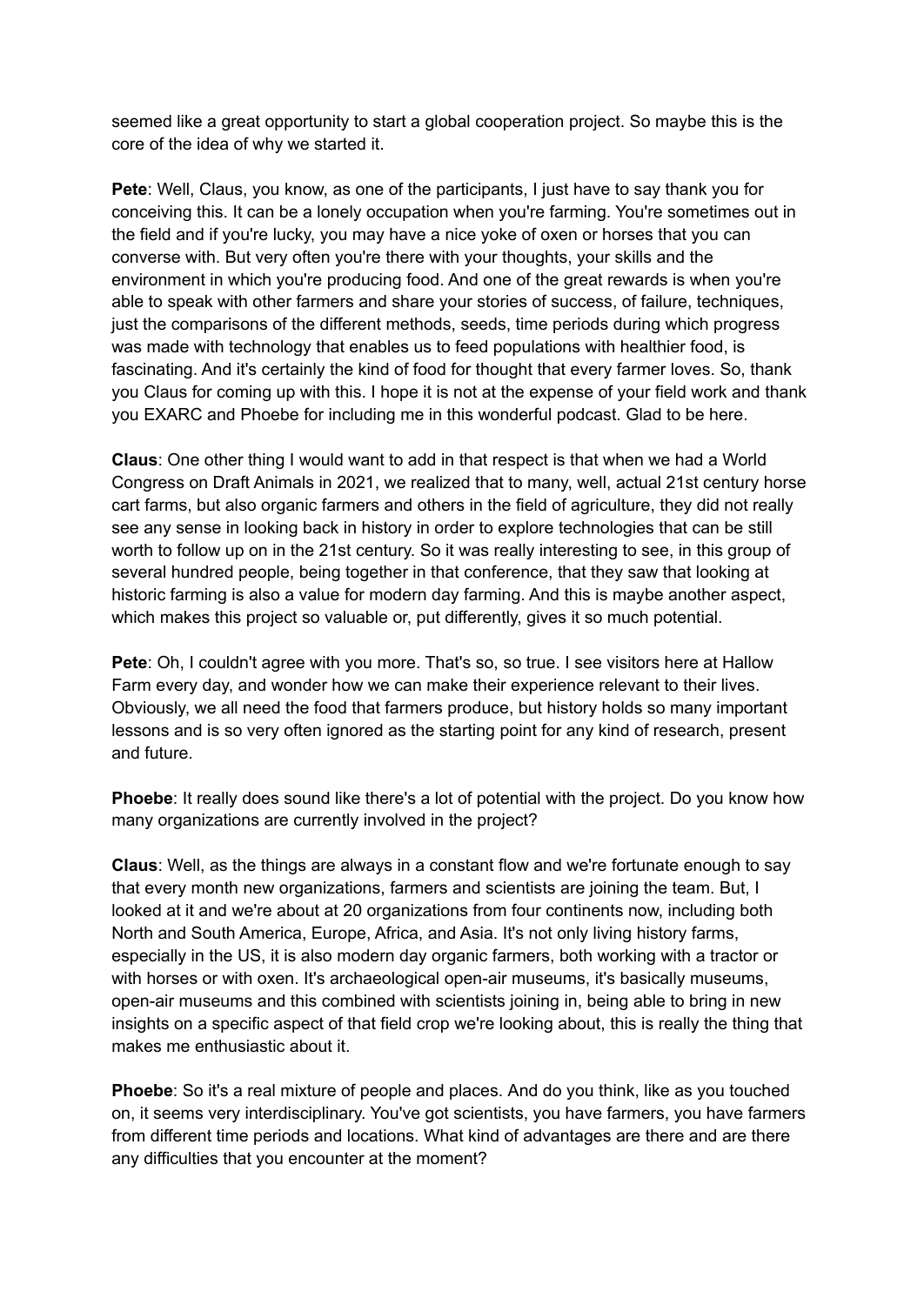**Claus**: Well, talking about the advantages first, maybe. Of course we have that aspect of possibilities to exchange knowledge, and we're still in the process of finding out the right channels to make the contributors and the growers, as we call them, combine their efforts, in a way of communicating with each other. The project has two main aims: communicating with the public. This works quite well through social media and the project website and blog. And then we have the communication within the project and this is something we are still working on. We just created a project internal discussion forum. The difficulties we have, of course, are the international focus when it comes to time zones, when it comes to languages and when it comes to actually having time to write something in a forum because you're a farmer. And, like today, I was worried if I could make it because we had a cow that lost her calf, stillborn, this morning, and this is stuff that can happen. And this can make it difficult because farmers are usually busy from sunrise until sundown. How about you, Pete? What do you think are the advantages of it?

**Pete**: Well, certainly the ones that you discussed, but I'm a wholehearted believer in looking at as many aspects of farming as possible and from different viewpoints. A very eye-opening experience was attending a conference where the entire focus was on ways to educate the younger generation. And they were talking about three, four, five, six and seven year olds, starting them on the path that would make them ultimately better consumers of agricultural products. And this was a government funded conference. We don't often think of that, but in the US only 2% or less of the population is actually farming. Everyone is eating, but people don't necessarily understand what goes into producing the food that they eat. And if you can bring them to an understanding of it, or an interest in it, through something that I would call interdisciplinary..., a recipe for example, or some of the cultural events that are connected with farming, you have a wonderful starting point for discussions, for research. And I've already experienced that just by talking with colleagues in *A Year on the Field*. Interdisciplinary communications are key to progress everywhere and for all of us, and I think they stand to make us better farmers. Certainly the difficulties you talked about are right there in front of us. Right now, in the temperate zone where we farm, our winter wheat and other grains are dormant. We're not…, we're hosting visitors, we're fixing machinery, we're preparing for farming come spring. But the challenge is always to continue to farm and prepare yourself for the inevitable problems that are going to face us and *A Year on the Field* is a wonderful channel of communication, some occasional commiseration is welcome and helps us deal with problems as well. But it's a project that has so much potential. And I don't think we've even begun to understand ourselves as participants the many things that we'll take from it.

**Claus**: I couldn't agree more. I mean, when I look at the project from a scientific point of view, being an experimental archaeologist myself and not a trained farmer by trade, I mean, I'm doing this for more than 10 years now and I have a small farm on the side, yes. But nevertheless, there are people, like you Pete, which have way more experience than I do when it comes to farming and historic farming. And it came to me as..., well, a treasure chest full of knowledge I now have the key to. When I think about real specifics of how something is fixed on the field or the nuances, which make the real difference and, make it realistic. I mean, you can do historic farming, but it doesn't necessarily mean that you do it right and also produces not correct insights in the past, but with this vast possibility of having people to talk to, having different regions of the world where maybe climate conditions are more closer to what I'm looking at 1,200 years ago. And this makes it really interesting. In a way,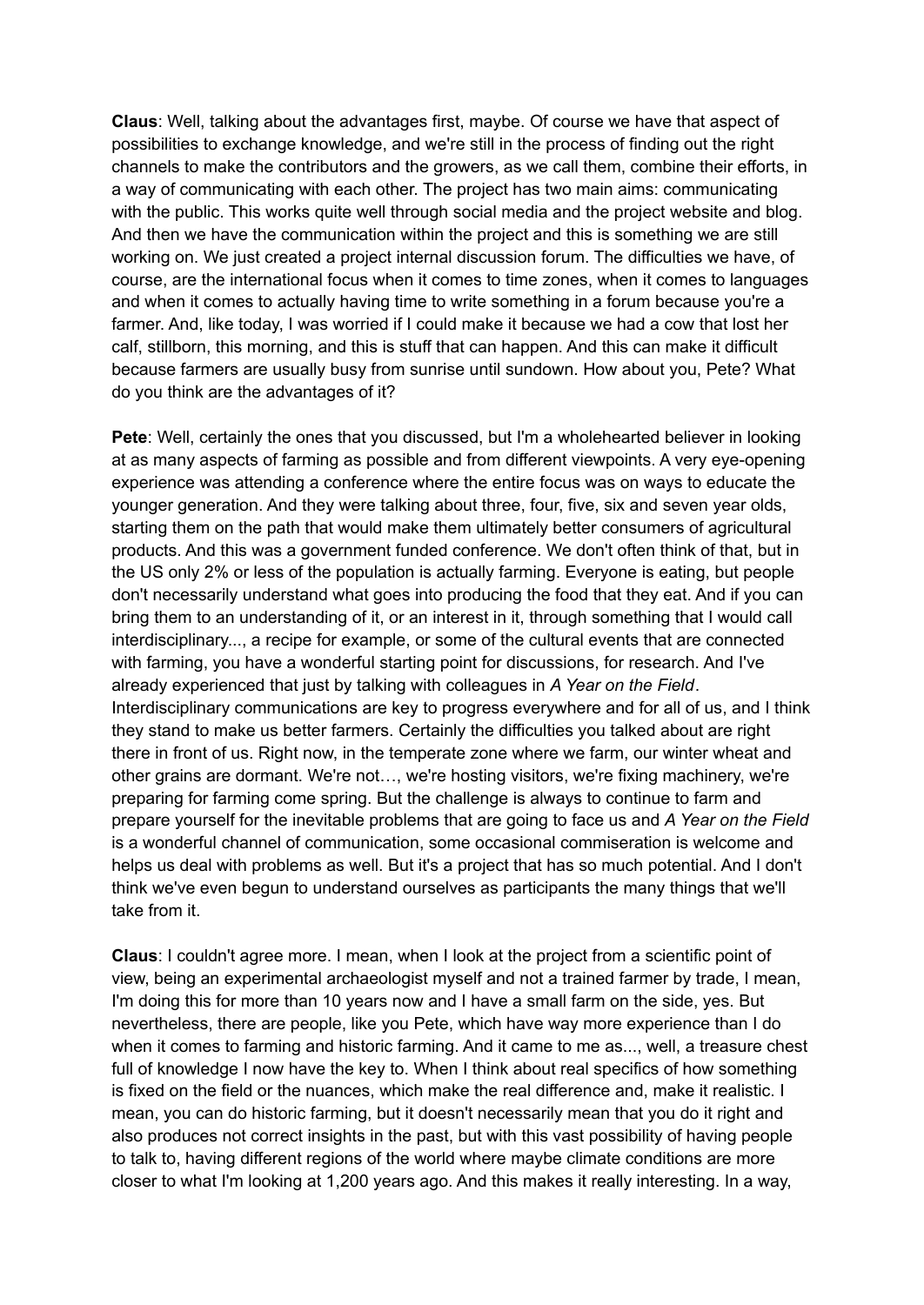when you start a research project, you always look at, for example, ethnographic sources, you look for the historic sources and everything, but it's all right there. And it's not that I have to open a book. I just write an email or call another participant of *A Year on the Field* and I might already get an answer to it.

**Pete**: The technology is astonishing and just wonderful. Forty years ago, I worked in international agriculture in a project that was showing farmers who already had beef and dairy cattle, how they could use them to increase power for use in field work. They certainly could have used tractors if they wanted to, but in that particular area they were hard to acquire and maintain, they were costly. So using a resource was important. Yet, we and they didn't have the advantage of the kind of communication that's possible, via this podcast, via all the technology that's behind *A Year on the Field* and the communications. I think of the yoke designs that we used and how much better they would have been if we had been able to access information the way we're accessing it today. Museums are loaded with examples of yokes from all over the world that farmers may be interested in as they're designing and improving the ones that they're using today. We don't necessarily think that farmers today need oxen to farm, but that is certainly the case. I believe the UN FAO says that more than half of the world's food production is accomplished by hand and animal powered, or very small machinery. So that tells us that, in order to feed this world, there are going to be energy sources, hopefully renewable ones, that are gonna come into play.

**Phoebe**: A question that's kind of related to what you said is, can this project contribute to conversations about global sustainability and in what kind of ways? You have already touched a little bit on it, but I'd be really interested to hear a bit more.

**Claus**: When you think about the vocabulary of the discussion when it comes to sustainable or regenerative agriculture, you have some stuff like minimal invasive agriculture, as in plowing not that deep furrows, you have the question of how many crops you use in a system, if you have to widen that scope. You have grazing schemes included in farming schemes as you graze fallows to bring in manure, for example. All of that can be seen as something well, really, innovation, but when you look back from an historical point of view, it's all been there and it's not just, this is something which was done by some, no, it had to be done by everybody because this was the only way in a subsistence system, in a circular economy, to actually have a chance for survival. When I look at our research, it shows that there were so many risk minimization strategies when it comes to field systems, when it comes to the selection of field crops, that you not only had three, but maybe ten in a row you would grow on a field. You had a better pest control, you used animals on the field which also provided manure and you could eat them even after they were not able to work anymore. So there's a lot of value in it, basically. And there's a lot of deep roots in agriculture, which are..., you don't have to plant a tree new, you just need to find that old roots and connect it to what you're doing now. So it's always worth to look back to learn something about sustainable agriculture now, and even in future, when you ask me.

**Pete**: That's a fascinating point. We're asked almost daily by visitors if the farming we do at Howell Living History Farm, which presents and interprets the agriculture and lifestyle of a typical New Jersey farm at the turn of the 20th century. And, you know, as you probably know, that was sort of the end of the era here for oxen and steam. It was a horse powered farming world at the time, but there were gas engines on the horizon, but visitors who are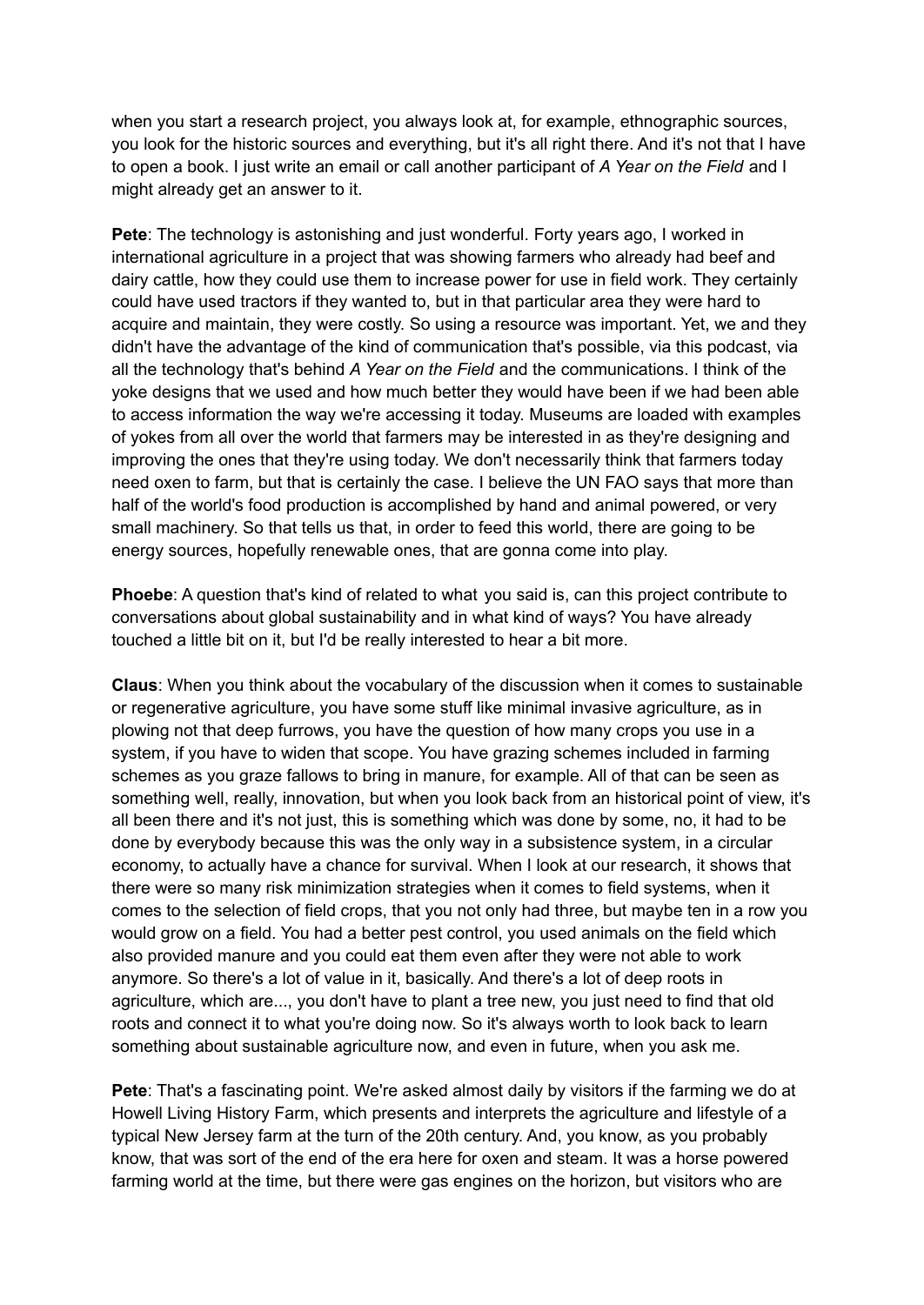unfamiliar with agriculture -and that's the norm here in the US- wonder and they ask: is this an example of a self-sustaining farm? Is this an organic farm? Is it a regenerative farm? There's an awful lot of interest in food production and what's required to do it, but in our education system we somehow don't learn all of these things. But it is clearly important that we do, so that we understand that, when we decide to buy a product that is organic or that was farmed sustainably, we're making a choice that supports environmental protection and the stewardship of the resource that's critical to all of this food production. We often say at Howell Farm that many of the principles of organic farming can be found in history when we look back. You're opening my eyes every day, Claus and you know, I think, oh, they go back to, in New Jersey maybe the 18th or 17th century. You're going a bit further back and doing research that tells us that there are clues there as to how we can farm sustainably. And that's just a fascinating concept and certainly one that EXARC is going to carry forward and I think make very important as far as the information that's available to us and the kind of research that we want to do.

**Claus**: The other thing, which I think is key in that respect is that when we think about *A Year in the Field* as a networking platform and as a possibility of many different organizations to work with each other, especially when it comes to museums, be it historic farms, be it the actual museum or an archaeological open-air museum. This project can help us to create a louder voice, when it comes to visibility of museums in that sustainability discussion we're in right now, because even in the field, in the actual field in countries where basically people are still working with draft animals, for example, if they want to continue with it, might get in trouble when it comes to judgement from official sides, that it is something, well, basically, looking back at something from the past, we don't need that now. And if we can make clear from a museum point of view, that what was back then is still of value for today, we can even maybe help that farmer in a country where he or she is still using that same technology. So I hope that with this project, we will be able to raise our voices and create more impact for museums and historical sites to play their role in all of that sustainability.

**Pete**: That brings to mind discussions I've had with fellow ALHFAM historic farmers. Its members of more than 200 institutions do all kinds of farming, different time periods and different areas. We talk about the material culture of farming and how we, as curators of it, have responsibility for its care, its interpretation, its future use in research and we also then speak about the skills that go with it. The intangible stuff that makes living history living. And that's a much harder entity to preserve. The skills that go along with using that plow or that seeder or the tools in a kitchen that are used to prepare food or in a mill that are used to process grain are material culture, the tools themselves are, but the skills are not. How do we preserve and pass on those skills and make those skills available to people who would be interested in applying them in new ways. And I think of the example of a young man who came and spent the summer with us, he was from the hills outside of Quito, Ecuador. He had grown up on a farm. His grandfather was the one who used to farm it. His father had gone into dentistry and advised his two sons not to go into farming, that they would be far better off going into a profession like dentistry. Neither one was interested, so the one brother stayed and was helping grandpa with the farming operation and the other came and spent time with us because he wanted to learn how to use oxen. And the question came up, why would you use oxen? You're farming right next to a big city, Quito, you obviously have resources that would let you farm. And he said, oh, well, he said, we farm on very steep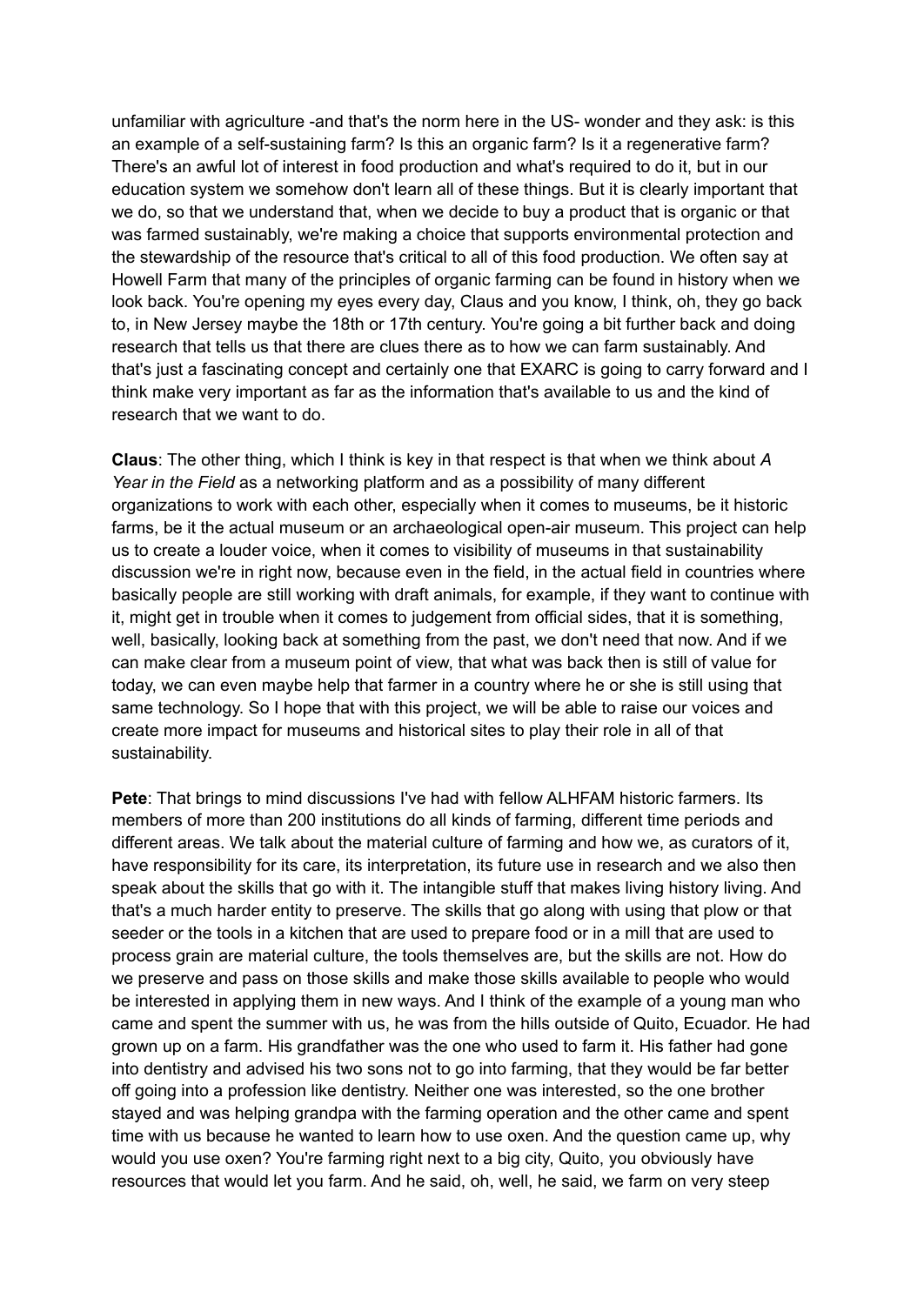slopes. And one of the biggest constraints to raising cattle and particularly dairy cattle is the geography. Tractors just aren't going to work there and we need to use oxen. Grandpa's too old to show us, and there's no one in the community who remembers how to train them. So here, in just one or two generations, the skills, the knowledge that went with something that had been a tradition for probably centuries, was gone. So how do we preserve those skills and ensure that they too are available in the world of research that will make for a more sustainable world. The reason by the way that the two brothers were interested in increasing their milk production was because they had a very lucrative contract with The Hilton Hotel chain. In Quito they were selling organic milk. So we did everything we could to show the young man what we knew about oxen and I'm sure he improved upon it and used it in very different ways and perhaps his grandfather said, well, gee, that's not the way we did it, but, you know, the world of farming is involved with, or based on changes and improvements. And I think as historians, we certainly stand to help with those improvements by doing our duty as curators of both material culture and the skills, the intangible culture that goes with this agriculture, so that it's available for whomever, whenever.

**Claus**: That's so true and a great story, Pete. It all comes down to, well, value of what you do. And as all of us know, when you look at open-air museums, living history farms and whatever, people have the tendency to smile at you and say, well, yeah, that's funny. You're dressing up and you're playing around in the past, but I can easily and strongly answer: no, I'm doing really something of value here, value for an international community, value for basically modern day agriculture and challenges we have in the 21st century. So, yes, I like to do what I do and it's not playing around in the past. It's learning from the past for the future.

**Pete**: Claus, I've often wondered about the origin of the name of the historic site- I believe it's a World Heritage Site- where you are the director and you're based. You call it a laboratory, right?

## **Claus**: Yes.

**Pete**: I've often wondered how your Lauresham has come to be and why it is called a laboratory. Can you tell me about that?

**Claus**: Well, it's not that easy to answer but I'll try my best to do so. The core unit of it all is the UNESCO World Heritage Site, Lorsch Abbey, an Early Medieval manorial site, which was destroyed and dissolved in the 16th century, but is still, and today a World Heritage site. Lorsch Abbey had belongings which reach from the coast of the North Sea down to the Swiss Alps and all of this had to be organized in a manorial system. And the thing is that because all of it now is basically gone and a lot of the evidence, written evidence, is gone, when you think about explaining everyday life, crafts of back then and agriculture, usually you have to go into a model in the museum or have posters of Early Medieval sources. And so we had the idea why not, if we ever have enough money to do so, create a scale one-to-one model of an Early Medieval manorial site, which could showcase and research both manorialism of back then and also agriculture and crafts. In the crisis of 2008-09, when the investment bubble exploded and everything, there was an investment program from the German government for a UNESCO World Heritage Site to apply for, to strengthen the accessibility or the visit experience. And we applied and the biggest project of it was to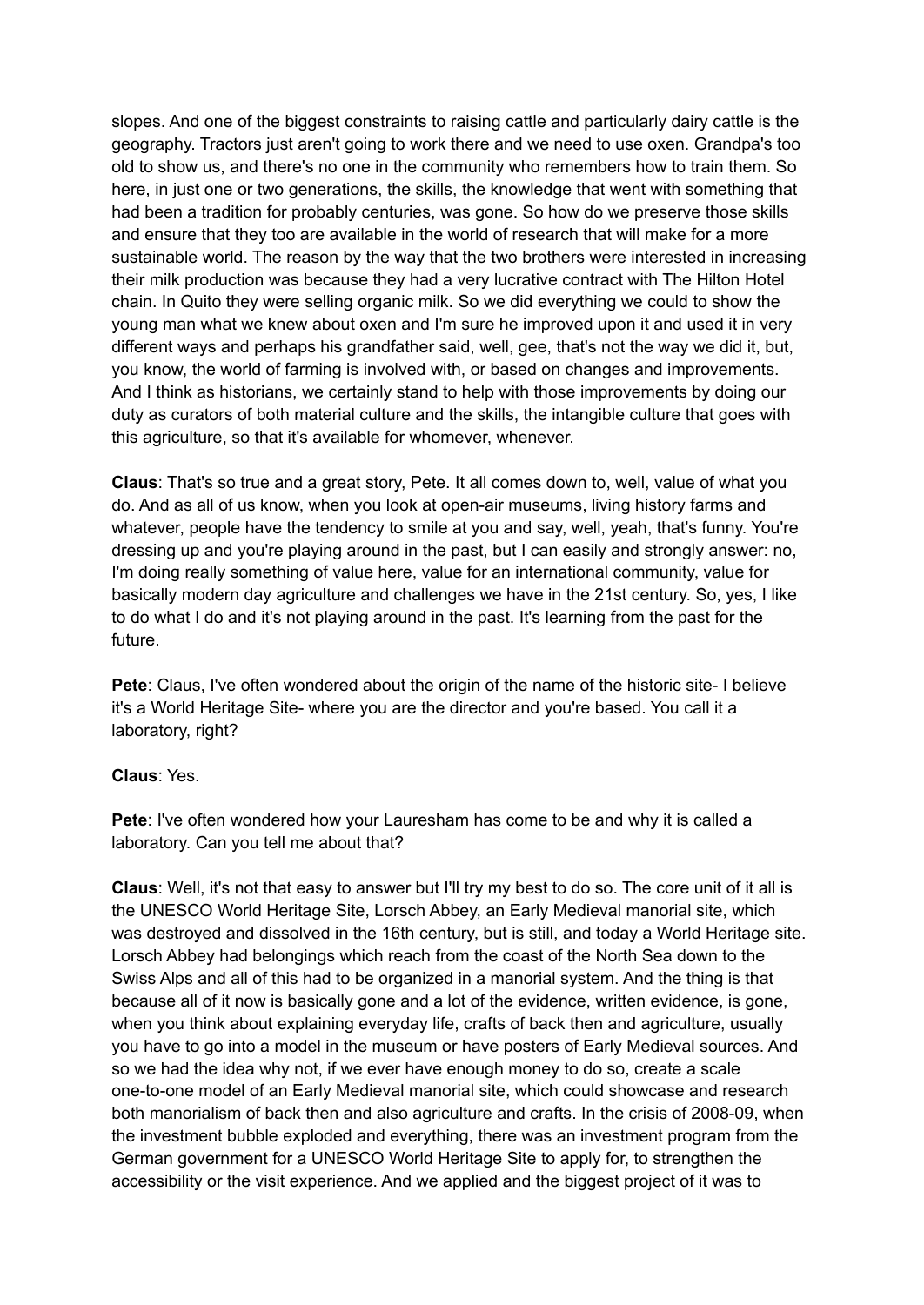actually do what we were talking about years before: create that one-to-one model. And that is what we did and now we're that experimental archaeological site on one hand and also an open-air museum, trying to reconnect our visitors to that early history of the manorial site.

**Pete**: Thanks for explaining that. Now I have another question. In one of our discussions you were talking about some of the archaeological work and the evidence regarding, I think you called it ridge plowing... ridge and furrows, yeah. That's something unfamiliar to turn of the 20th century New Jersey historical farmers. But it is an example of archaeological evidence that seems to hold a value for sustainable farming methods. Can you tell me again what you see in ridge and furrow plowing that is so important to us as interpreters of sustainable agriculture?

**Claus**: An interesting aspect and connection to *A Year in the Field* is that we use, on our wheat fields in the open-air laboratory, that ridge and furrow system. And we have the great opportunity to do all that scientific monitoring of what we're doing and now have a great insight about the resilience in agriculture back then, because creating of a system of ridges and furrows next to each other creates a microcosm of its own. So when you think about the furrows in between ridges and you have, when it comes to a really dry year, still a zone in your field which keeps more moisture, but also, it's more humid and keeps more water in the ground. So in the years 2018, 2019 and 2020 with the drought, we had double the yield in these furrows than on the ridges. And when we look on the last year, where it was really wet, we have the complete different result. We had more yield on the ridges and less on the furrows because it was too wet there. So we have a system of risk minimization going back more than 1,200 years, which gives us a possibility when we think of it clearly, to have something to react on climate change, to at least take this idea of farming seriously, seeing also the disadvantages of the system as it is quite... well, it's a lot of work to create these ridge and furrow systems, especially when you think about a team of oxen, which has to do it. But nevertheless, I learned a lot about possibilities to react on weather extremes. And this is basically something which shows that the people back then, they weren't in that primitive, simple world of the Middle Ages, the Dark Ages as sometimes it's called. They were as smart as we are, maybe even smarter, and knew exactly what they were able to do within their framework of technology to get the best out of it. Of course there will always be good and bad farmers, skilled and unskilled, or more fortunate and unfortunate ones. But we see, looking back, that there's a lot of potential and this is why I find this so fascinating, this ridge and furrow system.

**Pete**: Well, I sure find it fascinating! What a great and thought provoking example of the riches that history holds for us and not just the ones that are above ground or in our museums. When you started *A Year on the Field*, you chose wheat as the first crop that we would share information about. Was there a reason for that?

**Claus**: Yeah, actually, there was a reason for it. I was sitting and thinking what would be the best choice to get as many partners, both from an historic perspective, but also from a global perspective, to join the project. And when you think about wheat, of course there are regions in this world, especially traditional farming schemes in Asia, that don't really grow wheat, but, looking at what we've come up with right now, having four continents on board, underlines the decision to choose a field crop which is really widely cultivated throughout the world. Not because, it is..., well, put on a throne and said this, among rice and maybe corn, is one of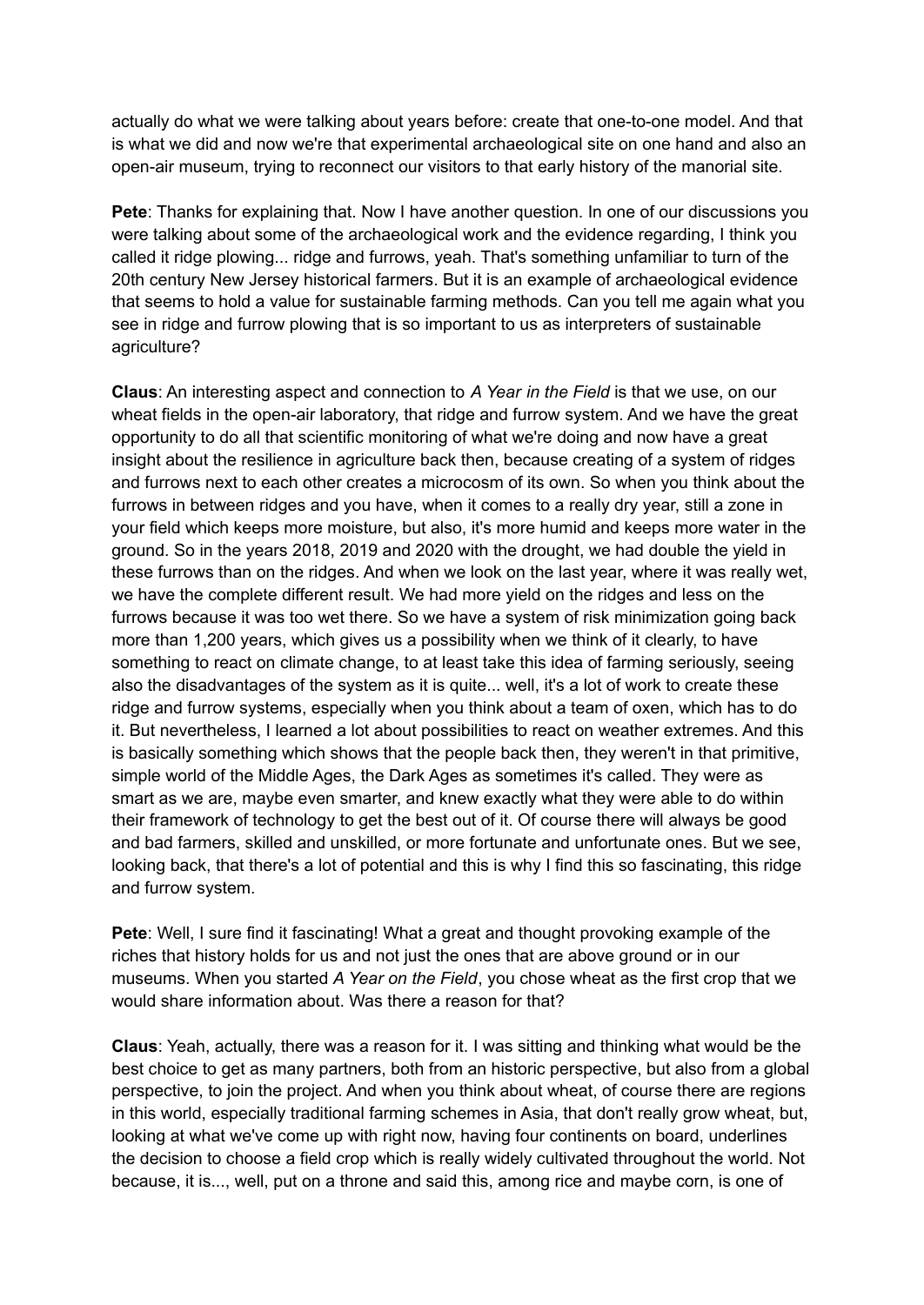the most important field crops in the world, this is why we have to push research on it and everything. No, also historically, it is just something which was important in historic agriculture for centuries. And it gives us the possibility to start, not a really specific field crop where we only maybe would find some broader insight in the history of the cultivation, but basically now we can say, okay, we can start in the Neolithic and go to the 21st century. If you take tobacco, for example, as an interesting thing to cultivate and to research in a historic way too, but then again, from a historic point of view you're limited a lot because, as we all know, this wasn't something which usually was cultivated in Europe before the colonial era and the slow globalization of food production and also of specific crops like tobacco.

**Pete**: This is perhaps an unfair question, but, as I was talking with my wife about today's podcast yesterday she said, oh, well, it seems like a perfect choice. What is he going to choose for next year? Now, I don't want to get out the cart ahead of the horse, but, you know, you'll have decisions to make each year and are you planning to rely on the participants and the agricultural community to do that? Or is this driven by some research plans and strategies that you can share with us?

**Claus**: Well, I'd say we wait a little longer to actually do the decision. We would need to start looking for possible growers not that late this year, but I think we still have a couple of months to go before we really do the decision. And I of course would want a field crop which is, like wheat, well distributed around the world in order to get more participants on board. But on the other hand, maybe we need to choose something more exotic to sharpen the scope a bit to get even more, or squeeze even more information about something that is not as broadly distributed as wheat, so still wide open!

**Pete**: I was thinking of Phoebe's question too about sustainability... making this project visible is critical, I think, to its future and to the degree of success, but the question comes to my mind, in choosing the next crop, given the importance of questions about sustainability, will you be thinking about crops that call that question and bring it to the table more so than other crops? Is rice for example, or is corn for example, or is tobacco, for example, more detrimental to the environment? Do we study it? Does it hold more potential for us to discover new and better ways to cultivate the soil or to use ridge and furrow plowing? I think it's a fascinating challenge to make a decision like that. And I would expect that all of your participants in this first year will be very, very interested in the process that may involve them in another year of this. And there are many more farmers out there who are waiting for opportunities to share their knowledge about other crops and ecosystems and farming systems with you and EXARC.

**Claus**: I think what you said with the connection to sustainability is really key and it should be for the selection of the next field crop. What we have to keep in mind with this whole project is that, when you change the perspective a bit, it doesn't really matter to some extent what field crop we choose. The database of skills and sources we produce when it comes to soil preparation and when it comes to some, well, sowing techniques or harvesting techniques, they can be the same, no matter what the field crop is. Of course there will always be specifics, but the thing is that we're able to, or will be able to create that vast database, which can be searchable for everybody. I imagine this to be something where a person can type in some day: 'plowing', '17th century' and then 'oats' and will find valuable information about that. Although it will be not easy to choose the right crop, it will always, to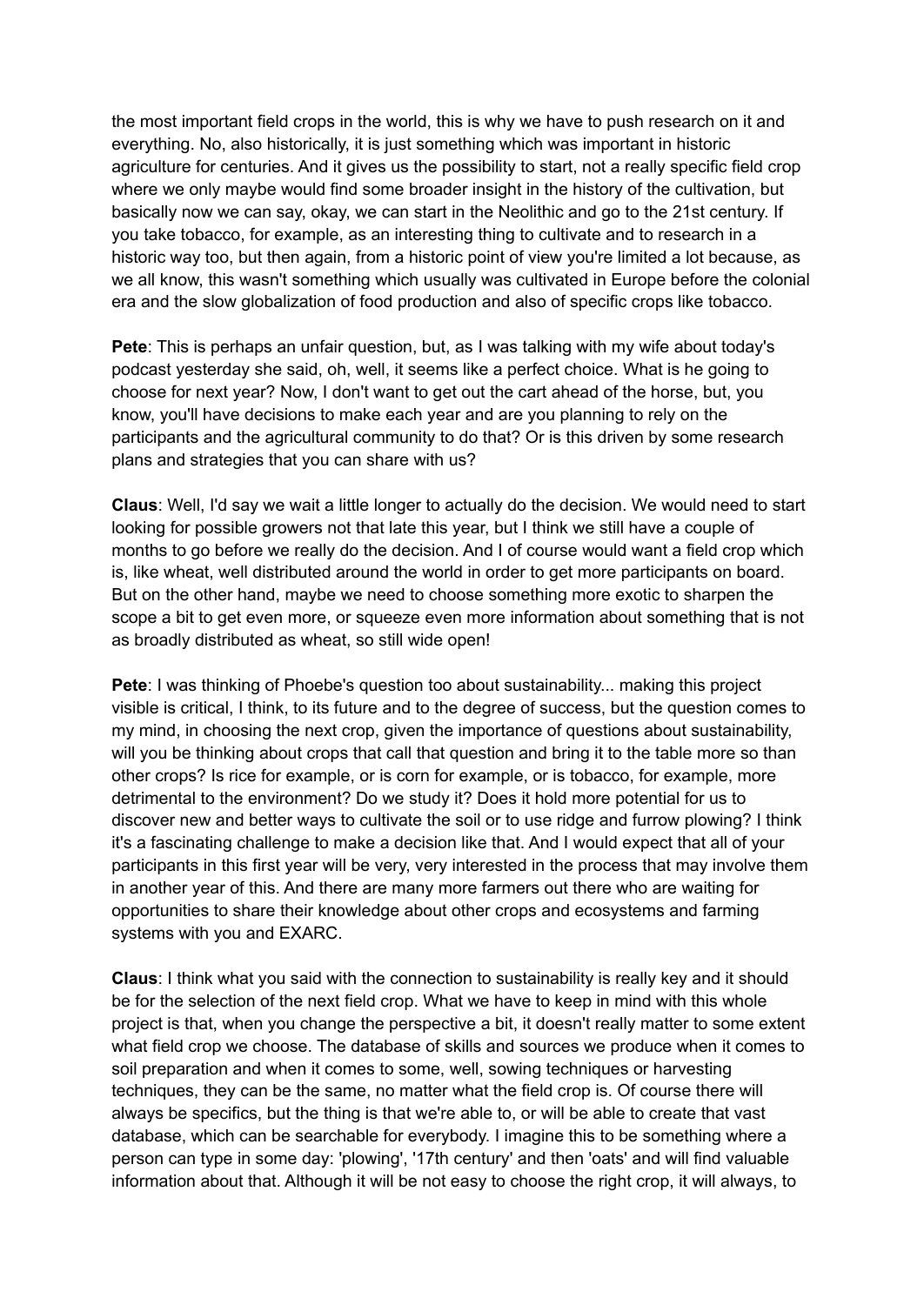some extent, be the right crop because it'll add onto the database. And some years we will have more and some years we will have less additional participants, but, I always think that this will be a growing community.

**Pete**: Well, I love the play on words there, that a growing community is key to our future!

**Claus**: Oh, that's true. I haven't even thought of that, well, yeah, that was planned of course!

## **Pete**: I thought so!

**Phoebe**: You touched, Claus, a bit about you're building a kind of database of all of your results and information for people to be able to access. Do you have any results that people could access now and in the future where are you planning to have this database accessible?

**Claus**: The main resource right now is the website and the blog and we use texts for different aspects. Let's take soil preparation at Barrington Plantation, that's a blog post we just put online. So I would put in tags like we have 'Texas' as a state in the US as a tag, we have 'wheat', we have that specific plow, 'horse plow', we have 'horse farming' and all these different keywords, which can be searched through the website. So it's not a classical database, a search engine, but already a well searchable website due through all the texts. And of course we will have to think about possible ways to actually publish the results of all the work, because of course, it's more data we produce than we put on the website for now. But I think that's still a little bit music for the future, because it is already quite a challenge to actually get all the data together and not every grower is possible to invest as much time as maybe the other one can. Sometimes you have to be really pokey to actually get the person to give you the information. Not because the person doesn't want to give it to you, but it's just too busy and it'll take some while to work it all up, but I'm sure we will be able to also publish something on it. And we'll also create a set of skill clips as part of the project, already started to do so, so that we will create research also searchable on other channels like YouTube, but also maybe on the website, so that you can also, well, as the project goes along, learn something about the cultivation and processing of field crops around the world.

**Pete**: You mentioned skill clips. We're very interested in the potential of using video technology and documenting, especially the skills that we preserve, just because the motion is so instructive.Can you tell me what skill clip you're working on right now? You mentioned one.

**Claus**: Generally, we're still trying to stick with what we're also publishing right now, with the preparation of the soil. We already have a lot of footage which was basically connected with the submission of the data we got from the growers. But what are we trying to do now, or just started off with, is that we combine the video footage also with the historic knowledge, but also with good images of the plow, for example. Try something new in the way of combining the video image itself with the historical data and additional photographs, for example. So it's all about soil cultivation with different plows and to some extent also on preparation of soil when it comes to harrowing, for example. The challenge still is that the amount of footage that we get is not as big as we wanted it to be. It's no judgement at all to all the growers but, when I asked for a picture of the plow people were using to plow the fields [it took] months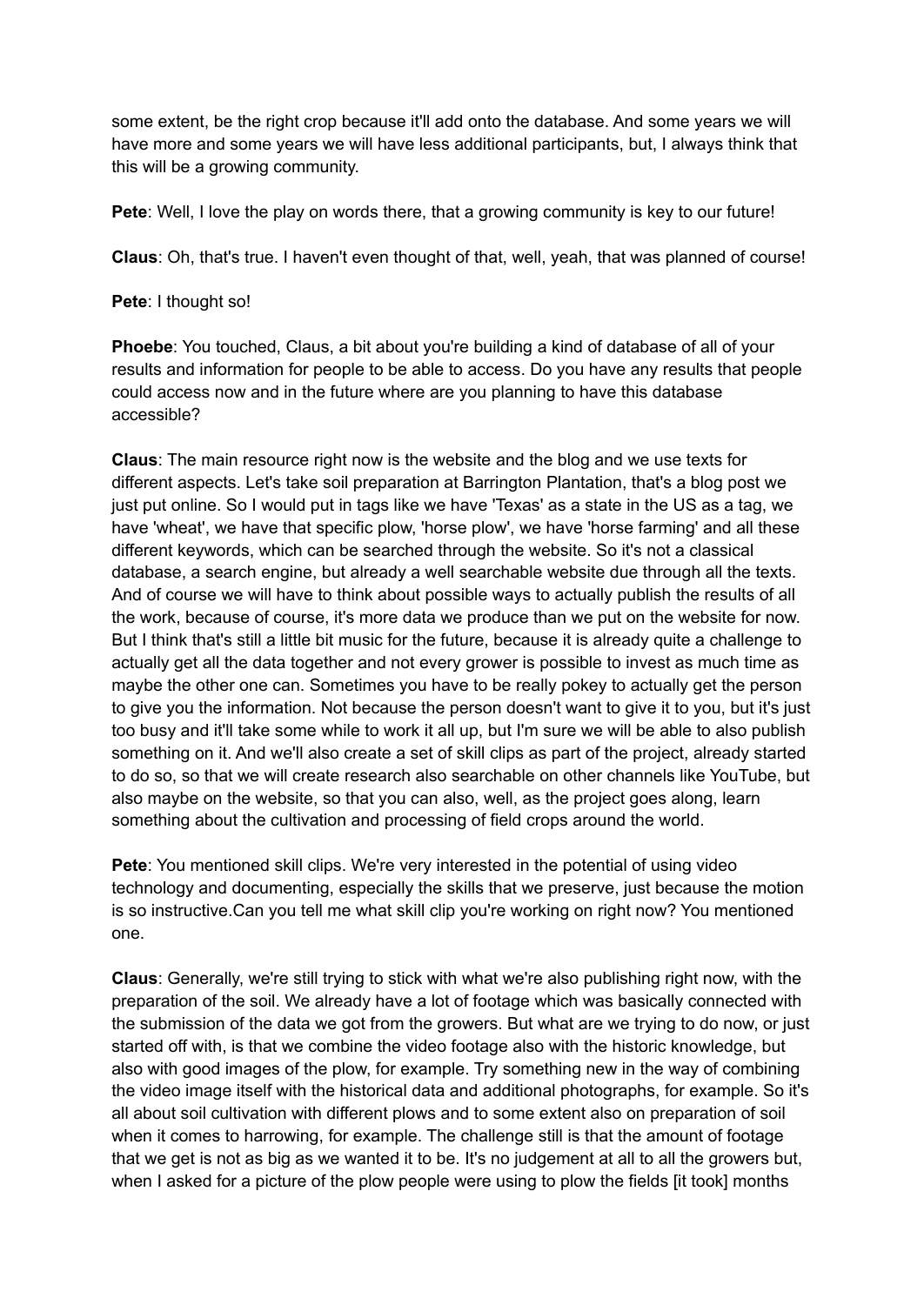almost to get the images or if I even got one, when it comes to some examples. I think if we take our time and put everything together, there's a lot of potential to create really, really detailed skill clips to preserve really petite details of a plow or a harrow and as we are going along the way through the cultivation cycle, harvesting, sowing and everything. It's still a learning curve, I think. And I also think we need to learn to ask the right questions in the right way and mobilize people to actually just take the camera and... don't judge the quality of filming, before you do it. So just motivate them to do it anyway and we'll sure have a valuable source of information on skill afterwards. And let us do the editing, for example. This is something you know very well as we're both in the skill training and preservation committee within ALHFAM we're trying to cope with that issue for a long time. You basically were the one who invented this idea of skill clips and we're trying to adjust and transport this idea to the *A Year in the Field* project. And we're really fortunate that ALHFAM decided to fund an intern who now is a colleague and already started this work, Anne-Lena, who will do specific skill clips for *A Year on the Field*.

**Phoebe**: They sound like they're going to be super helpful and really interesting. I've already been looking at some of the blogs on the website and they're really interesting blog posts and I like how they're written as well. So just as a final question before we finish up: what are the plans for the future for the project and yourselves and how can the EXARC community help to make a difference in regards to all of the things that we've discussed today?

**Claus**: It's not really clear what the future will bring to this project. So coming back to the terminology of farming I think we have sown a quite well variety of field crop there and we already see germinating everywhere and we see rising interest in this project. And as we go along the way we should try to activate as many resources as possible. So one way EXARC members can contribute is that when we think about a specific aspect of cultivation of the land, like the plow, why not look at what you have in your museum or what you have for experiences when it comes to testing of tillage implements that could be another valuable resource we could collect for *A Year on the Field*. So it's not just about growing and growers and actually being a farmer. It's also the museum professional, which has that specific yoke in his collection which could be of value for the whole discussion of harnessing for that *Year on the Field* project. So every single step of the cultivation and processing cycle of that field crop should be and could be interesting for EXARC members. We're only waiting for them to join in and add new information. Despite the focus on historical farming or farming in general, this could be an example of how deep networking across borders and country lines could work, because this is the true potential of it. So many great resources, so many professionals, practitioners, scientists, but they usually don't talk to each other or even sometimes don't understand each other. So when you are talking about the term farmer, that doesn't necessarily mean archaeologists understanding the same, in a sense of definition, than the historian does. And so it's working together, reaching a common goal that is the true potential.

**Pete**: That makes perfect sense to me. You know, I love the sort of organic nature of the project, that it will grow in directions that will become evident as different growers and resource, people and partners, begin to contribute.

**Phoebe**: So thank you both for joining us today and for sharing your experiences with the project and your expertise. I've been really enjoying listening. Thank you to everyone else for